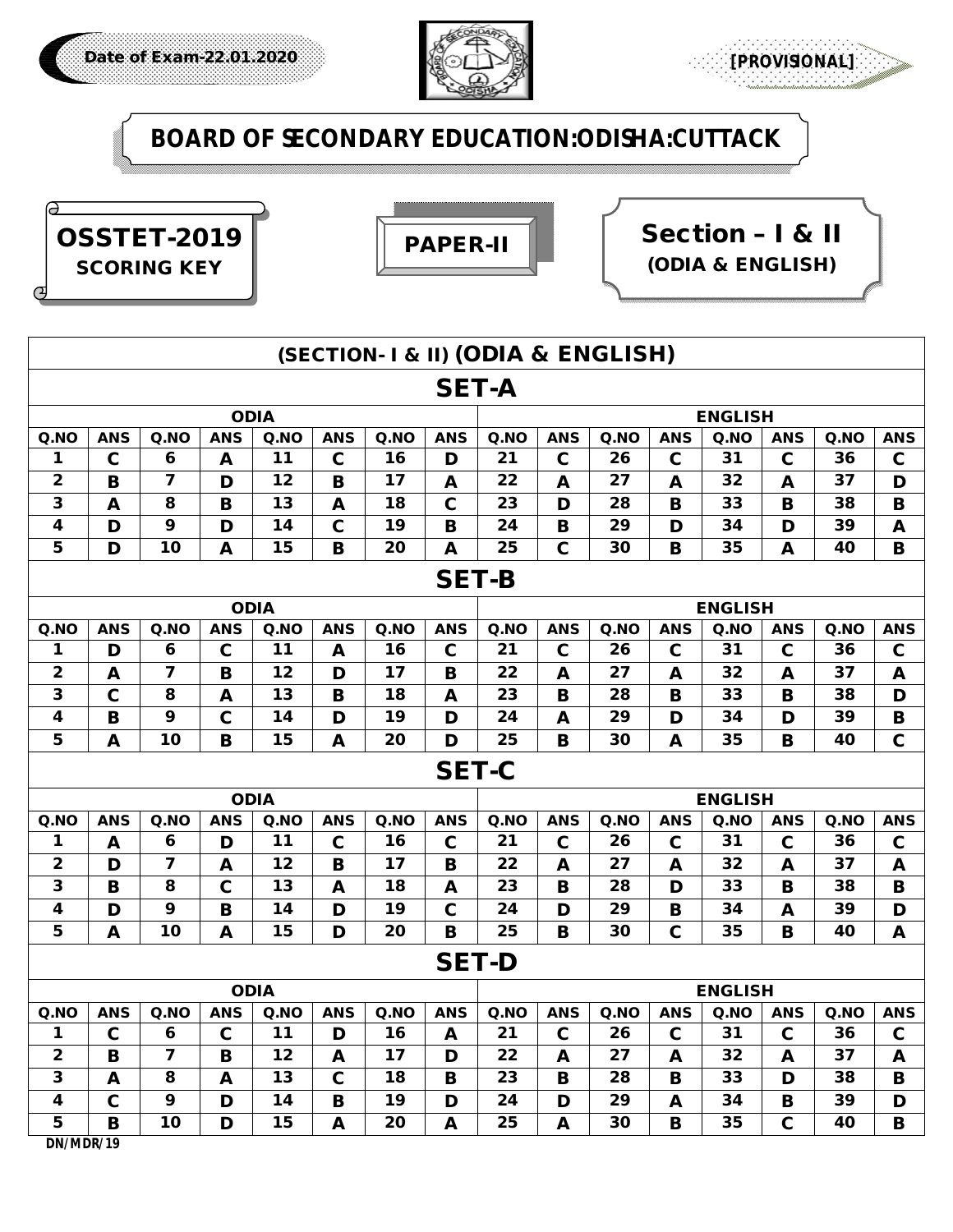

**SECTION-III** 

(PHYSICAL EDUCATION)



## **OSSTET-2019 SCORING KEY**

Date of Exam-22.01.2020

|                 |                         |      |                         |      | <b>SET-A</b>            |                 |                         |      |                         |      |                         |
|-----------------|-------------------------|------|-------------------------|------|-------------------------|-----------------|-------------------------|------|-------------------------|------|-------------------------|
| Q.NO            | <b>ANS</b>              | Q.NO | <b>ANS</b>              | Q.NO | <b>ANS</b>              | Q.NO            | <b>ANS</b>              | Q.NO | <b>ANS</b>              | Q.NO | <b>ANS</b>              |
| 41              | D                       | 51   | в                       | 61   | $\mathbf c$             | 71              | D                       | 81   | A                       | 91   | D                       |
| 42              | B                       | 52   | $\overline{\mathbf{c}}$ | 62   | в                       | 72              | D                       | 82   | D                       | 92   | $\overline{\mathbf{c}}$ |
| 43              | D                       | 53   | D                       | 63   | В                       | 73              | D                       | 83   | $\overline{\mathbf{c}}$ | 93   | В                       |
| 44              | $\overline{\mathbf{D}}$ | 54   | A                       | 64   | $\overline{\mathbf{D}}$ | 74              | $\overline{\mathbf{B}}$ | 84   | $\overline{\mathbf{D}}$ | 94   | В                       |
| 45              | В                       | 55   | B                       | 65   | $\overline{\mathbf{c}}$ | 75              | A                       | 85   | D                       | 95   | $\overline{\mathbf{B}}$ |
| 46              | $\overline{\mathbf{c}}$ | 56   | A/D                     | 66   | $\overline{\mathbf{c}}$ | 76              | A                       | 86   | $\overline{\mathbf{c}}$ | 96   | A                       |
| 47              | A                       | 57   | A                       | 67   | $\overline{\mathbf{c}}$ | 77              | $\overline{\mathbf{c}}$ | 87   | В                       | 97   | $\overline{\mathbf{c}}$ |
| 48              | D                       | 58   | D                       | 68   | $\overline{\mathbf{c}}$ | 78              | $\overline{\mathbf{c}}$ | 88   | В                       | 98   | D                       |
| 49              | D                       | 59   | B                       | 69   | в                       | 79              | A                       | 89   | D                       | 99   | D                       |
| 50              | A                       | 60   | $\overline{\mathbf{D}}$ | 70   | $\overline{\mathbf{c}}$ | 80              | $\overline{\mathbf{c}}$ | 90   | $\overline{\mathbf{c}}$ | 100  | $\overline{\mathbf{D}}$ |
| <b>SET-B</b>    |                         |      |                         |      |                         |                 |                         |      |                         |      |                         |
| Q.NO            | <b>ANS</b>              | Q.NO | <b>ANS</b>              | Q.NO | <b>ANS</b>              | Q.NO            | <b>ANS</b>              | Q.NO | <b>ANS</b>              | Q.NO | <b>ANS</b>              |
| 41              | A                       | 51   | $\overline{\mathbf{c}}$ | 61   | A                       | $\overline{71}$ | $\overline{\mathbf{c}}$ | 81   | A/D                     | 91   | $\overline{\mathbf{c}}$ |
| 42              | $\overline{\mathbf{c}}$ | 52   | B                       | 62   | $\overline{\mathbf{c}}$ | 72              | $\mathbf c$             | 82   | A                       | 92   | A                       |
| 43              | D                       | 53   | $\overline{\mathbf{B}}$ | 63   | $\overline{\mathbf{c}}$ | 73              | $\overline{\mathbf{c}}$ | 83   | $\overline{\mathbf{D}}$ | 93   | $\overline{\mathsf{D}}$ |
| 44              | D                       | 54   | D                       | 64   | A                       | 74              | B                       | 84   | В                       | 94   | D                       |
| 45              | D                       | 55   | $\overline{\mathbf{c}}$ | 65   | $\overline{\mathbf{c}}$ | 75              | $\overline{\mathbf{c}}$ | 85   | D                       | 95   | A                       |
| 46              | D                       | 56   | A                       | 66   | D                       | 76              | $\overline{\mathbf{c}}$ | 86   | В                       | 96   | D                       |
| 47              | $\overline{\mathbf{c}}$ | 57   | D                       | 67   | D                       | 77              | B                       | 87   | $\overline{\mathbf{c}}$ | 97   | $\overline{\mathbf{B}}$ |
| 48              | в                       | 58   | $\mathbf c$             | 68   | D                       | 78              | B                       | 88   | D                       | 98   | D                       |
| 49              | В                       | 59   | D                       | 69   | В                       | 79              | D                       | 89   | A                       | 99   | D                       |
| 50              | в                       | 60   | $\overline{\mathbf{D}}$ | 70   | A                       | 80              | $\overline{\mathbf{c}}$ | 90   | $\overline{\mathbf{B}}$ | 100  | $\overline{\mathbf{B}}$ |
|                 |                         |      |                         |      | <b>SET-C</b>            |                 |                         |      |                         |      |                         |
| Q.NO            | <b>ANS</b>              | Q.NO | <b>ANS</b>              | Q.NO | <b>ANS</b>              | Q.NO            | <b>ANS</b>              | Q.NO | <b>ANS</b>              | Q.NO | <b>ANS</b>              |
| 41              | $\mathbf c$             | 51   | $\mathbf c$             | 61   | C                       | 71              | D                       | 81   | $\mathbf c$             | 91   | A                       |
| 42              | A                       | 52   | $\overline{\mathbf{c}}$ | 62   | В                       | $\overline{72}$ | B                       | 82   | В                       | 92   | D                       |
| 43              | $\overline{\mathbf{D}}$ | 53   | $\overline{\mathbf{c}}$ | 63   | В                       | $\overline{73}$ | D                       | 83   | В                       | 93   | $\overline{\mathbf{c}}$ |
| 44              | D                       | 54   | B                       | 64   | D                       | 74              | D                       | 84   | D                       | 94   | D                       |
| 45              | A                       | 55   | $\overline{\mathbf{c}}$ | 65   | $\overline{\mathbf{c}}$ | 75              | B                       | 85   | $\overline{\mathbf{c}}$ | 95   | $\overline{\mathsf{D}}$ |
| 46              | A/D                     | 56   | A                       | 66   | A                       | 76              | B                       | 86   | D                       | 96   | D                       |
| 47              | A                       | 57   | $\mathbf c$             | 67   | $\mathbf c$             | 77              | $\mathbf c$             | 87   | D                       | 97   | C                       |
| 48              | D                       | 58   | $\mathbf c$             | 68   | D                       | 78              | D                       | 88   | D                       | 98   | B                       |
| 49              | В                       | 59   | A                       | 69   | D                       | 79              | A                       | 89   | В                       | 99   | $\overline{\mathbf{B}}$ |
| 50              | D                       | 60   | C                       | 70   | D                       | 80              | B                       | 90   | A                       | 100  | В                       |
|                 |                         |      |                         |      | <b>SET-D</b>            |                 |                         |      |                         |      |                         |
| Q.NO            | <b>ANS</b>              | Q.NO | <b>ANS</b>              | Q.NO | <b>ANS</b>              | Q.NO            | <b>ANS</b>              | Q.NO | <b>ANS</b>              | Q.NO | <b>ANS</b>              |
| 41              | D                       | 51   | D                       | 61   | В                       | 71              | A                       | 81   | A                       | 91   | A/D                     |
| $\overline{42}$ | $\overline{\mathbf{c}}$ | 52   | D                       | 62   | $\overline{\mathbf{c}}$ | $\overline{72}$ | $\mathbf c$             | 82   | $\overline{\mathbf{c}}$ | 92   | A                       |
| 43              | В                       | 53   | D                       | 63   | D                       | 73              | D                       | 83   | $\overline{\mathbf{c}}$ | 93   | D                       |
| 44              | $\overline{\mathbf{B}}$ | 54   | $\overline{\mathbf{B}}$ | 64   | A                       | 74              | D                       | 84   | A                       | 94   | $\overline{\mathbf{B}}$ |
| 45              | В                       | 55   | A                       | 65   | В                       | 75              | D                       | 85   | $\overline{\mathbf{c}}$ | 95   | D                       |
| 46              | A                       | 56   | $\overline{\mathbf{c}}$ | 66   | D                       | 76              | $\overline{\mathbf{c}}$ | 86   | $\overline{\mathbf{c}}$ | 96   | $\overline{\mathbf{c}}$ |
| $\overline{47}$ | D                       | 57   | $\overline{\mathbf{B}}$ | 67   | $\overline{\mathbf{B}}$ | 77              | В                       | 87   | $\overline{\mathbf{c}}$ | 97   | A                       |
| 48              | $\overline{\mathbf{c}}$ | 58   | В                       | 68   | D                       | 78              | В                       | 88   | $\overline{\mathbf{c}}$ | 98   | D                       |
| 49              | D                       | 59   | D                       | 69   | D                       | 79              | D                       | 89   | В                       | 99   | D                       |
| 50              | D                       | 60   | $\overline{\mathbf{c}}$ | 70   | В                       | 80              | $\overline{\mathbf{c}}$ | 90   | $\overline{\mathbf{c}}$ | 100  | A                       |

DN/MDR/19